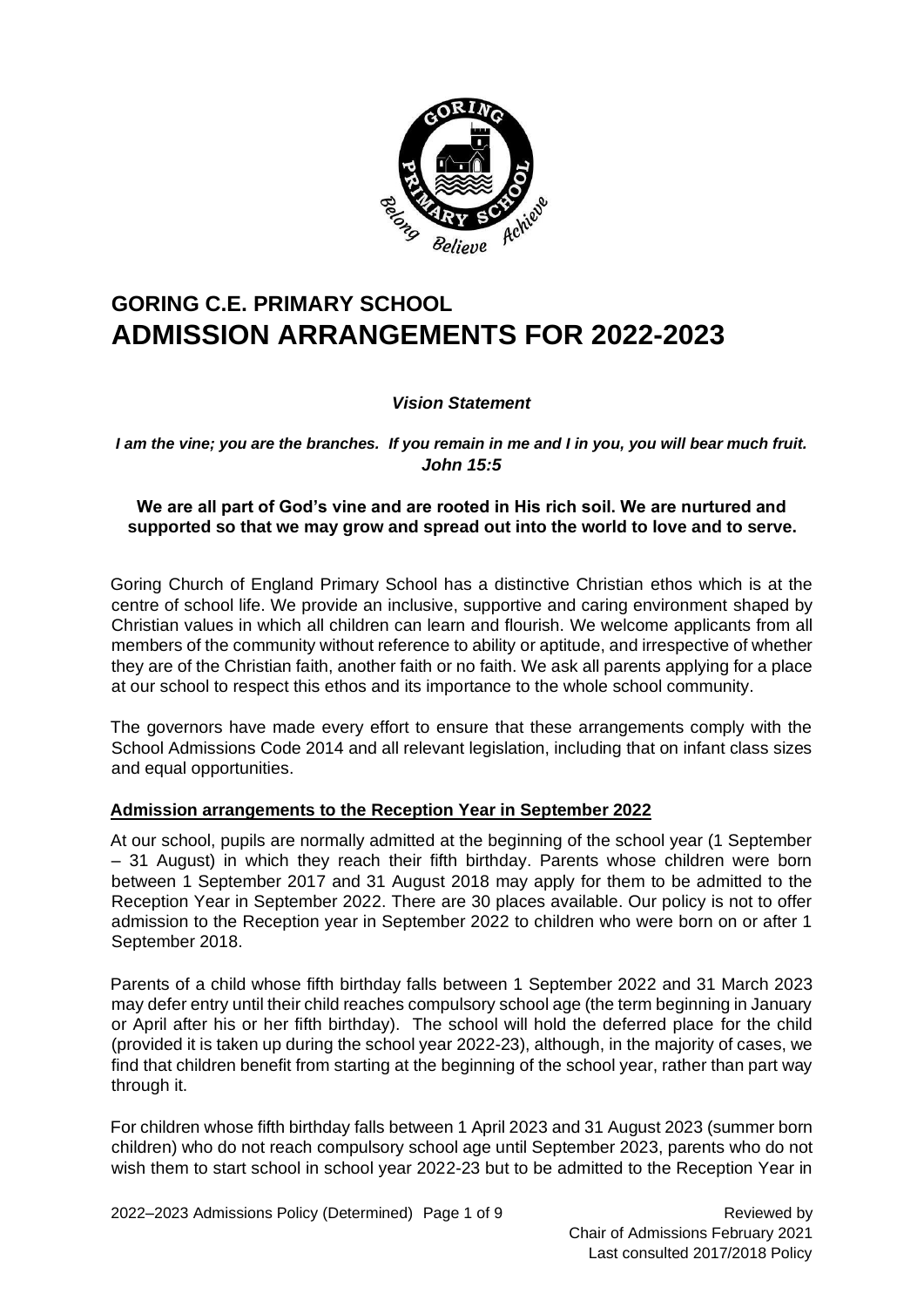September 2023, should apply at the usual time for a place in September 2022. The application should include a written request that the child is admitted outside his or her normal age group to the Reception year in September 2023.

N.B. parents would need to provide supporting reasons for seeking a place outside the normal age group and should discuss the position with the Headteacher as early as possible.

The school will consider the request carefully and if it is agreed this should be clear before the national offer day (on or around 16 April 2022), their application for the normal age group may be withdrawn before any place is offered. They should then reapply in the normal way for consideration (no later than 15 January 2023) for a Reception place in September 2023. If their request is refused, the parents must decide whether to wait for any other offer of a place in September 2022 (NB it will still be subject to the over-subscription criteria below) or to withdraw their application and apply in the second half of the of the summer term 2023 for a Year 1 place in September 2023. Parents should be aware that the Year 1 group may have no vacancies and it could be full with children transferring from the 2022-23 Reception Year group.

Until the child reaches compulsory school age, s/he may attend part-time. If parents wish to exercise this right they should discuss detailed arrangements with the Headteacher.

**Goring C.E. Primary School's admissions to the Reception year are administered by Oxfordshire County Council and are part of their co-ordinated admission arrangements. Parents (see Note 1) wishing to apply for the Reception [Foundation] Year in September 2022 must complete the common application form provided by their home local authority (the home LA). The home LA is the LA in whose area the parents live at the time of the application. The form must be returned to that LA no later than 15 January 2022. Applications received after this date will normally only be considered after all those received on or before the cut-off date. Offers and refusals of places will be posted by the home LA on or about 16 April 2022.**

#### **Over-subscription criteria**

Children with a Statement of Special Educational Need or an Education, Health and Care Plan (EHC), naming Goring C. E. Primary School will always be offered places. If there is then greater demand for admission than there are places available, the following criteria will be applied in the order set out below:

- I. Looked-after children and children who were previously looked after, but ceased to be so because, immediately after being looked after, they became subject to an adoption, child arrangements or special guardianship order. (See Note 2)
- II. Families with a normal home address (see Note 3) in the catchment area who have exceptional medical or social needs that make it essential that they attend Goring C.E. Primary School rather than any other school. These needs must be fully supported by written evidence from the appropriate professional person involved with the family. (See Note 4). The catchment area is defined as the civil parishes of Goring on Thames and Ipsden (the latter includes Braziers Park and Hailey).

A map of the catchment area is shown below and is also available on: Goring school website admissions page [www.goring.oxon.sch.uk/admissions](about:blank) Local Authority website [www.oxfordshire.gov.uk/cms/content/using-localview-find](about:blank)[catchmentareas](about:blank)

III. Children with a normal home address (see Note 3) in the catchment area and with a sibling (see Note 5) on the roll of the school at the time of application, or whose parent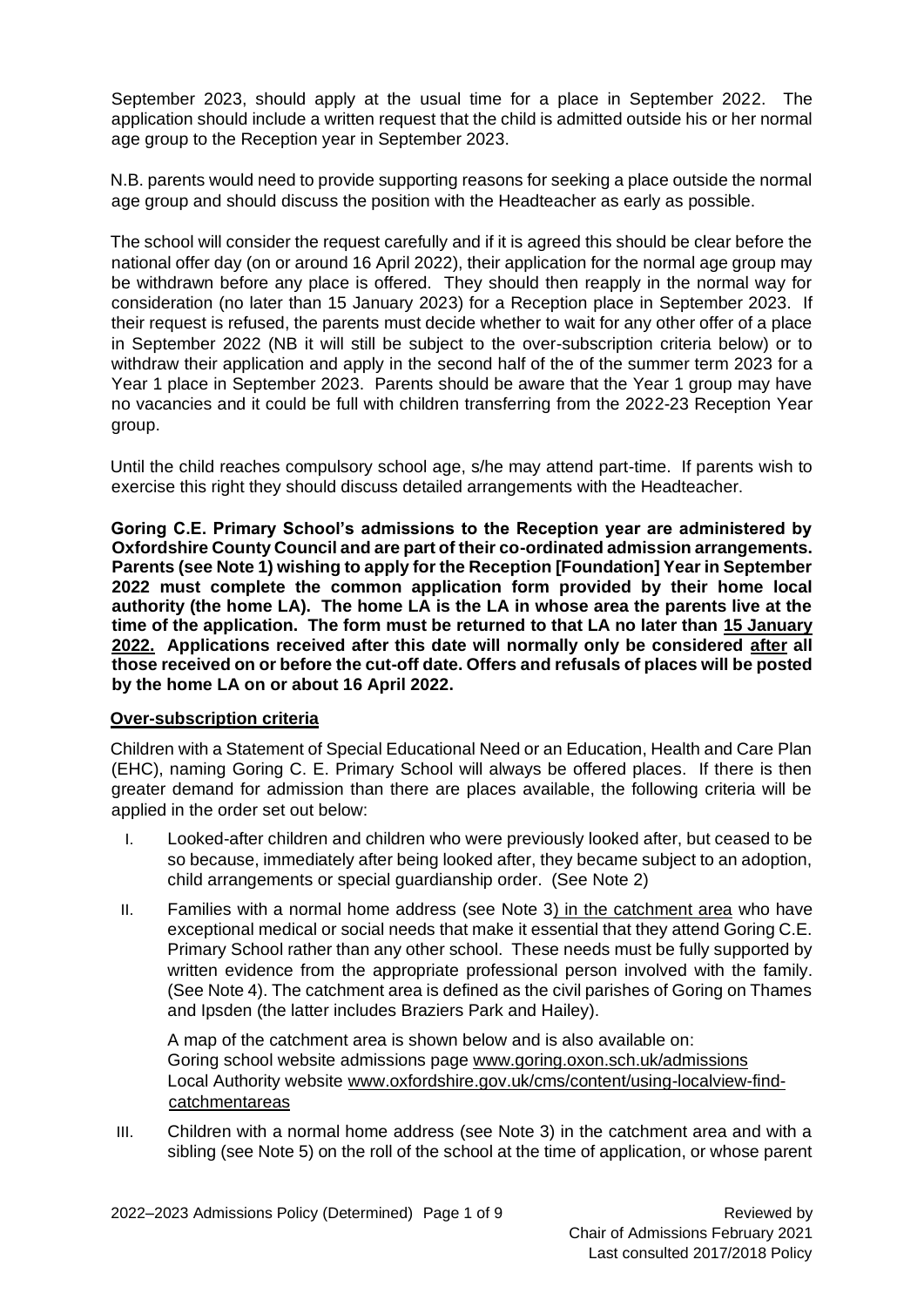has accepted an offer of a place at the school, and who is expected still to be in attendance at the time of entry to the school.

- IV. Children with a normal home address (See Note 3) in the catchment area.
- V. Families with a normal home address outside the catchment area who have exceptional medical or social needs that make it essential that they attend Goring C.E. Primary School rather than any other school. These needs must be fully supported by written evidence from the appropriate professional person involved with the family (See Note 4).
- VI. Children with a normal home address outside the catchment area and with a sibling on the roll of the school at the time of application or whose parent has accepted an offer of a place at the school and who is expected still to be in attendance at the time of entry to the school (see Note 5).
- VII. Other children.

#### *Note: Criteria relating to denominational preferences have been removed.*

Proximity of the child's home, as measured by the shortest distance (see Note 6) between the home and the school with those living nearer being accorded the higher priority, will serve to differentiate between children in criteria i to vii should the need arise. In the event that two distance measurements are identical, the school will use random allocation to decide which child should be offered the place. The process will be conducted in the presence of a person independent of the school.

#### **All Other Admissions**

#### **In-Year Admissions**

#### At Goring CE Primary School, we process our own in-year transfer applications. In-year applications should **not** be made via the Local Authority.

Admission to the school during the school year depends on whether or not there are places available. All year groups at the school have 30 places. Applications must be made directly to the school on a form available from the school office or from the school's website. Admissions outside the normal age group will be dealt with as indicated below.

If there is a vacancy, and there is no child on the relevant waiting list with a higher priority (according to the over-subscription criteria i – vii above), a place will be offered.

In-year admissions or admissions at the beginning of school years other than Reception will only be considered by the Governing Body up to one half-term in advance of the desired date for entry (based on a three-term year). For example, for entry in January, the application will not be considered until after October half-term. Also, accepted places must be taken up within 20 school days.

Please note that the school does not have a normal point of entry to Year 3 – applications for entry at the beginning of Year 3 are treated as indicated in this section**.**

If parents are moving house, for an application to be considered as 'in catchment' or where there are more applicants than the available places, the school will ask for evidence of the move before considering an application for a place. Documentary evidence in the form of a solicitor's letter to confirm exchange of contracts, or a rental agreement for a period of at least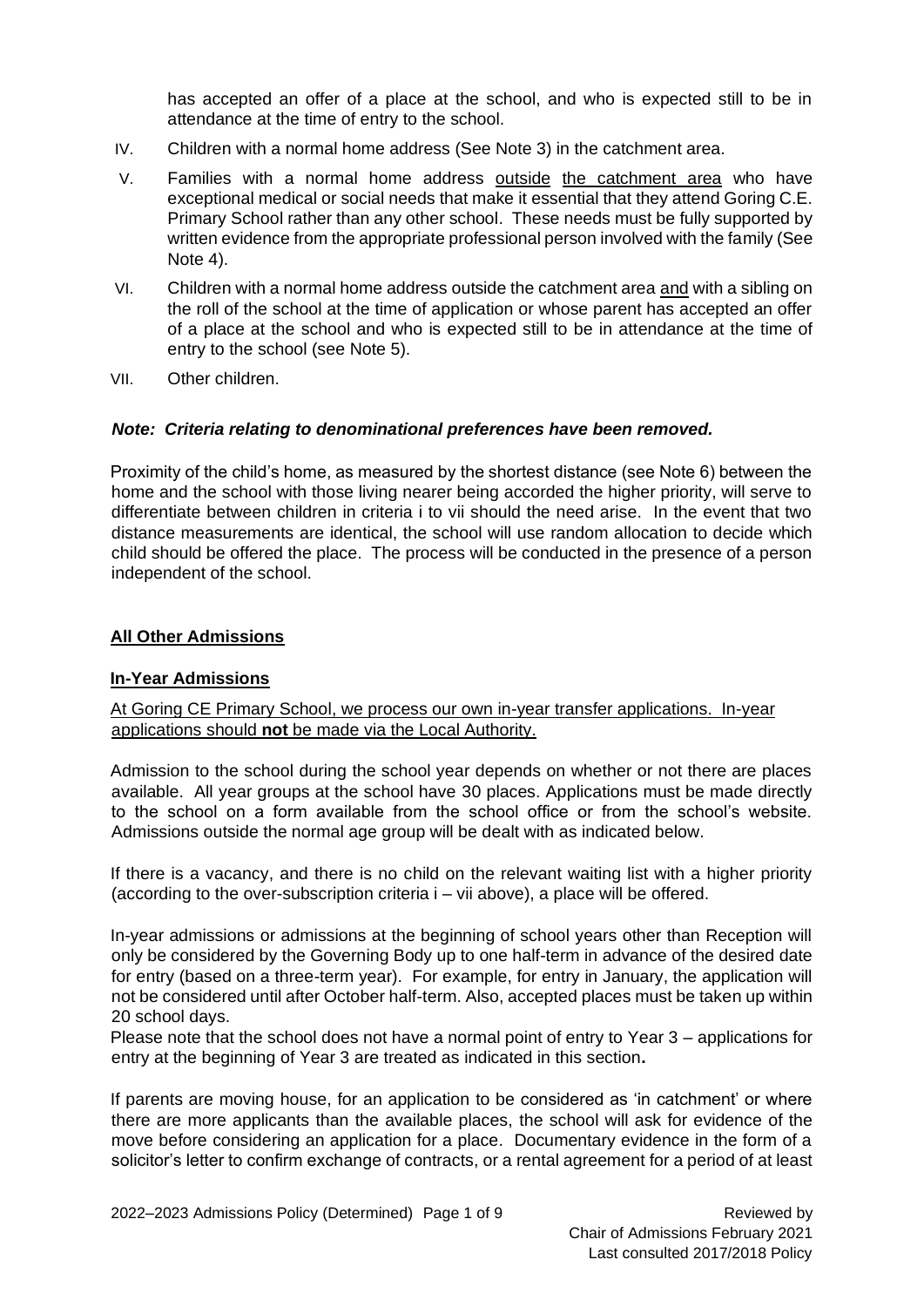six months, will be required (Armed Forces personnel and Crown Servants returning from overseas postings are exempt). If you are returning from elsewhere, to live in a home that you own, we will require evidence to show that you have returned. We will also ask for evidence that any previous house owned has been sold or is being sold. We would not accept an address where the one given is that of a second home with the main home being elsewhere. If there are two or more homes, we will check which is the main home, and may refuse to base an allocation of a place on an address which might be considered only temporary. Nor would we accept an address where the child was resident other than with a parent or carer unless this was part of a fostering or formal care arrangement. We would not normally accept an address where only part of a family had moved, unless connected with a divorce or permanent separation arrangement, in which case we would require proof.

#### **Admission Outside Normal Age Group**

Requests from parents for places outside a normal age group will be considered carefully e.g. for those who have missed education due to ill health. Each case will be considered on its own merits and circumstances. However, such admissions will not normally be agreed without a consensus that to do so would be in the pupil's interests. The governors will ask relevant professionals for their opinion on the case. Those refused places outside the normal age group will be informed of their statutory right to appeal.

#### **Waiting Lists**

The school maintains continued interest lists for those children who are not offered a place, and the parents ask for the child's name to be added to the waiting list. The order of priority on the waiting list is the same as the list of criteria for over-subscription. It does not depend on the date on which an application is received. No account is taken of length of time on a waiting list. For those applying through the normal admissions round for the Reception year, the continued interest list will be maintained from immediately following initial allocation to the end of the academic year of entry. In the case of those applying in-year, the continued interest lists will be maintained from 1 August until 31 July of the year of application.

#### **Multiple Births**

In cases where there is one place available, and the next child on the list is a twin, triplet, etc., we would admit both twins (and all the children in the case of other multiple births) even if this meant exceeding the agreed admission number of 30 for Reception 2022–23 or the number of places in other year groups.

#### **Fair Access**

The school participates in Oxfordshire County Council's Fair Access Protocol. Children qualifying under the Fair Access Protocol may be offered a place even if there are no places available in the relevant year group and also take priority for admission over any child on the waiting list.

#### **Appeals**

There are established arrangements for appeals against non-admission. Details are available from the school, including the date by which an appeal should be submitted. It should be noted that, in the event of an unsuccessful appeal against non-admission to the school, the school does not consider any further application in the same school year (1 September – 31 August), unless there has been a material change in circumstances, for example a change of address which results in a move from outside the catchment area to inside it. If unsuccessful, appellants may complain to the Local Government Ombudsman if they feel there has been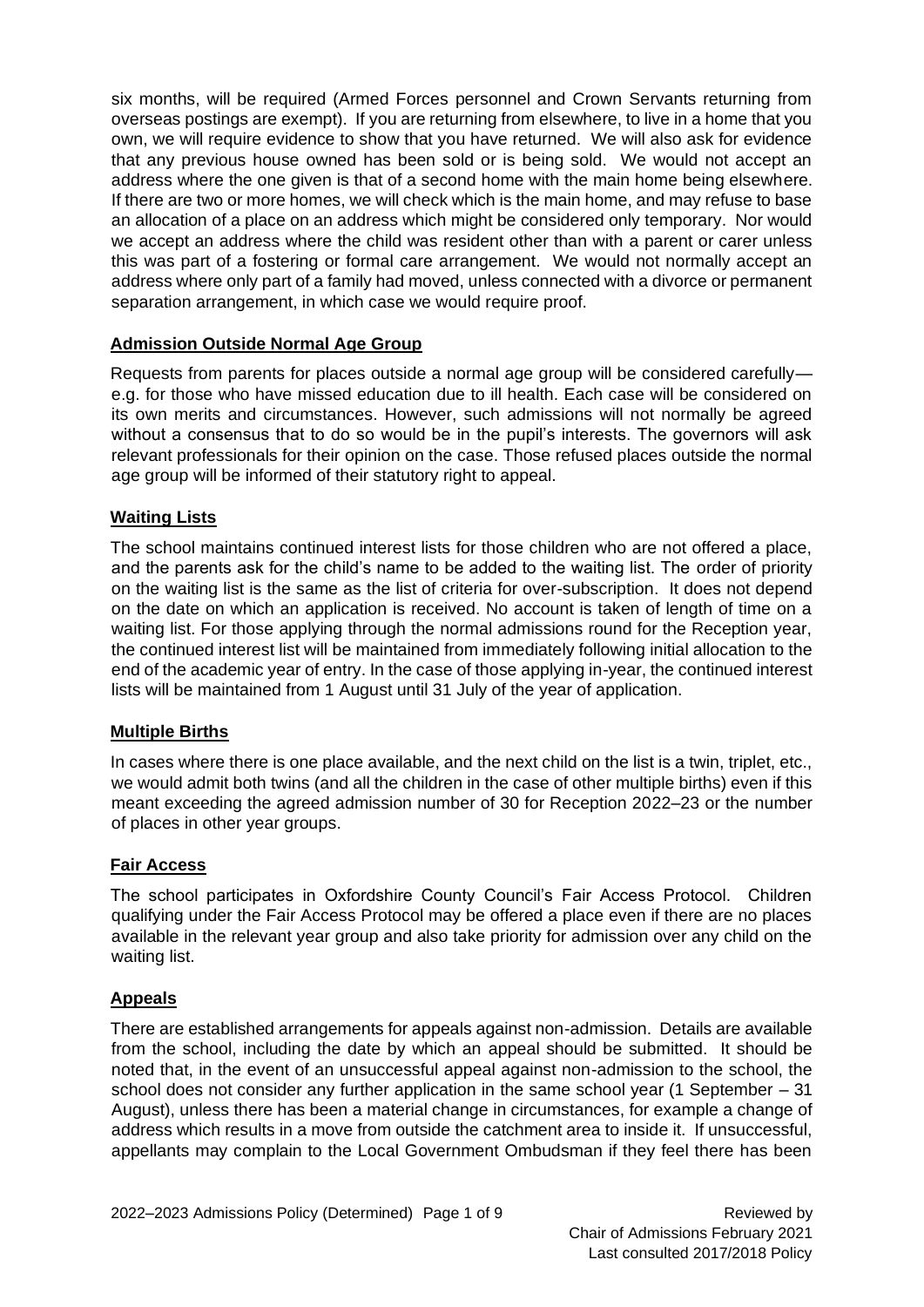maladministration on the part of an appeal panel or the school. They are not able to complain purely on the basis of considering the decision to be wrong.

Parents who wish their children to attend the school are most welcome to visit. Arrangements can be made by contacting the school office.

#### **Admissions in September 2021**

Information in this section will be included when available

*The school received [TBC] applications expressing a preference for admission to the Reception Year in 2021 by the closing date in January 2021. These were ranked as follows:* 

| Children with statements naming the school |                                                           | [TBC] |
|--------------------------------------------|-----------------------------------------------------------|-------|
| Criterion i                                | (Looked-after children)                                   | [TBC] |
| Criterion ii                               | (exceptional medical or social needs)                     | [TBC] |
| Criterion iii                              | (in catchment with a sibling in school)                   | [TBC] |
| Criterion iv                               | (in catchment)                                            | [TBC] |
| Criterion v                                | (exceptional medical or social needs out of<br>catchment) | [TBC] |
| Criterion vi                               | (out of catchment with a sibling in school)               | [TBC] |
| Criterion vii                              | (other children)                                          | TBC1  |

*30 places were offered, with the cut-off coming under criterion [TBC] at a distance of [TBC] miles.* 

#### **Further Information**

For further information, in the first instance, please contact the Chair of the Admissions Committee at the school. Contact details are as follows:

Address: Goring C.E. Primary School, Wallingford Road, Goring, Reading, RG8 OBG

Telephone: 01491 872289

Email: [admissions@goring.oxon.sch.uk](mailto:admissions@goring.oxon.sch.uk)

#### **Notes**

**Note 1:** 'Parent' is defined in law (The Education Act 1996) as either:

- any person who has 'parental responsibility' (defined in the Children Act 1989) for the child or young person; or
- any person who has care of the child or young person. If you are in any doubt, please contact the school for advice.

**Note 2:** By a 'looked-after child' we mean one in the care of a local authority or being provided with accommodation by a local authority in the exercise of its social services function. An adoption order is one made under the Adoption Act 1976 (Section 12) or the Adoption and Children Act 2002 (Section 46). A 'child arrangements order is one settling the arrangements to be made as to the person with whom the child is to live (Children Act 1989, Section 8, as amended by the Children and Families Act 2014, Section 14). A 'special guardianship order' is one appointing one or more individuals to be a child's special guardian/s (Children Act 1989, Section 14A). Applications under this criterion must be accompanied by evidence to show that the child is looked after or was previously looked after (e.g. a copy of the adoption, child arrangements or special guardianship order).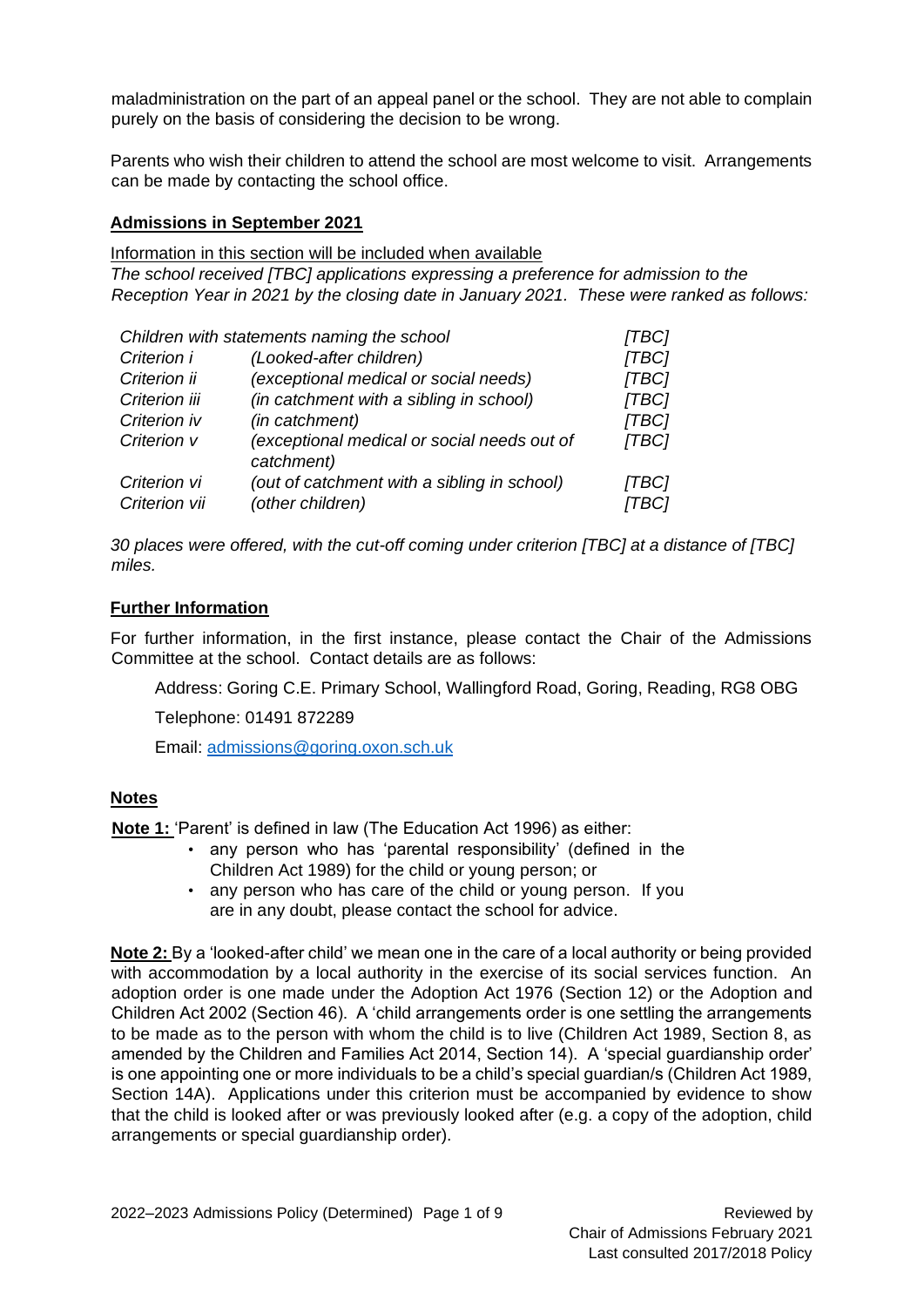**Note 3:** By 'normal home address', we mean the child's home address. This must be where the parent or legal carer of the child lives with the child unless it is proved that the child is resident elsewhere with someone else who has legal care and control of the child. The address should be a residential property that is owned, leased or rented by the child's parent/s or person with legal care and control of the child.

To avoid doubt, where a child lives with parents with shared responsibility, each for part of a week or month, the address where the child lives will be determined having regard to a joint declaration from the parents stating the exact pattern of residence. If the residence is not split equally, then the relevant address used will be that at which we are satisfied that the child spends the majority of the school week. Where there is an equal split or there is any doubt about residence, we will make the judgment about which address to use for the purpose of determining whether or not to offer a place. We will take into account, for example, the following:

- any legal documentation confirming residence
- the pattern of the residence
- the period of time over which the current arrangement has been in place
- confirmation from any previous school of the contact details and home address supplied to it by the parents
- where the child is registered with his/her GP
- any other evidence the parents may supply to verify the position.

We may ask for evidence of the normal home address in the form of a recent bill. This could be, for example, the most recent Council Tax bill, utility bill no more than three months old, a current TV licence, buildings and contents insurance, mortgage statement or rent book which shows the address concerned. Parents who are unable to provide this evidence should contact the school to discuss what evidence might be acceptable. If it becomes clear or if there is any doubt that the parents and child are not living at the address given on the application form, the school may seek further evidence. The school will work closely with the LA to ensure that places are not obtained at the school on the basis of false addresses, and, in cases of doubt, will take steps to verify the information provided. If a place at the school is offered, and it later becomes clear that the offer was made on fraudulent or misleading information (e.g. a false claim to living in the catchment area), and the school has denied a place to a child with a stronger claim, the school will withdraw the offer of a place. The offer can also be withdrawn even after the child has started at the school.

We regard a child's home address to be where he or she sleeps for the majority of the school week (Monday to Friday). We may ask to see official documentation, such as a child benefit book or medical card if there are reasons why a child does not live at his or her parent's address. For example, if he or she is resident with a grandparent, this needs to be made clear on the application form. If such arrangements are not declared or a relative's address is used on the application, we may consider that a false declaration has been made and withdraw the offer of a place. Childcare arrangements are **not** sufficient reason for listing another address.

If parents move house after the application has been made, but before any offer of a place has been made, the home LA must be informed.

If parents are moving, we will ask for evidence of the move, before considering any application for a place under the co-ordinated scheme.

We would not accept an address where the one given is that of a second home with the main home being elsewhere. If there are two or more homes, we will check which is the main home, and may refuse to base an allocation of a place on an address which might be considered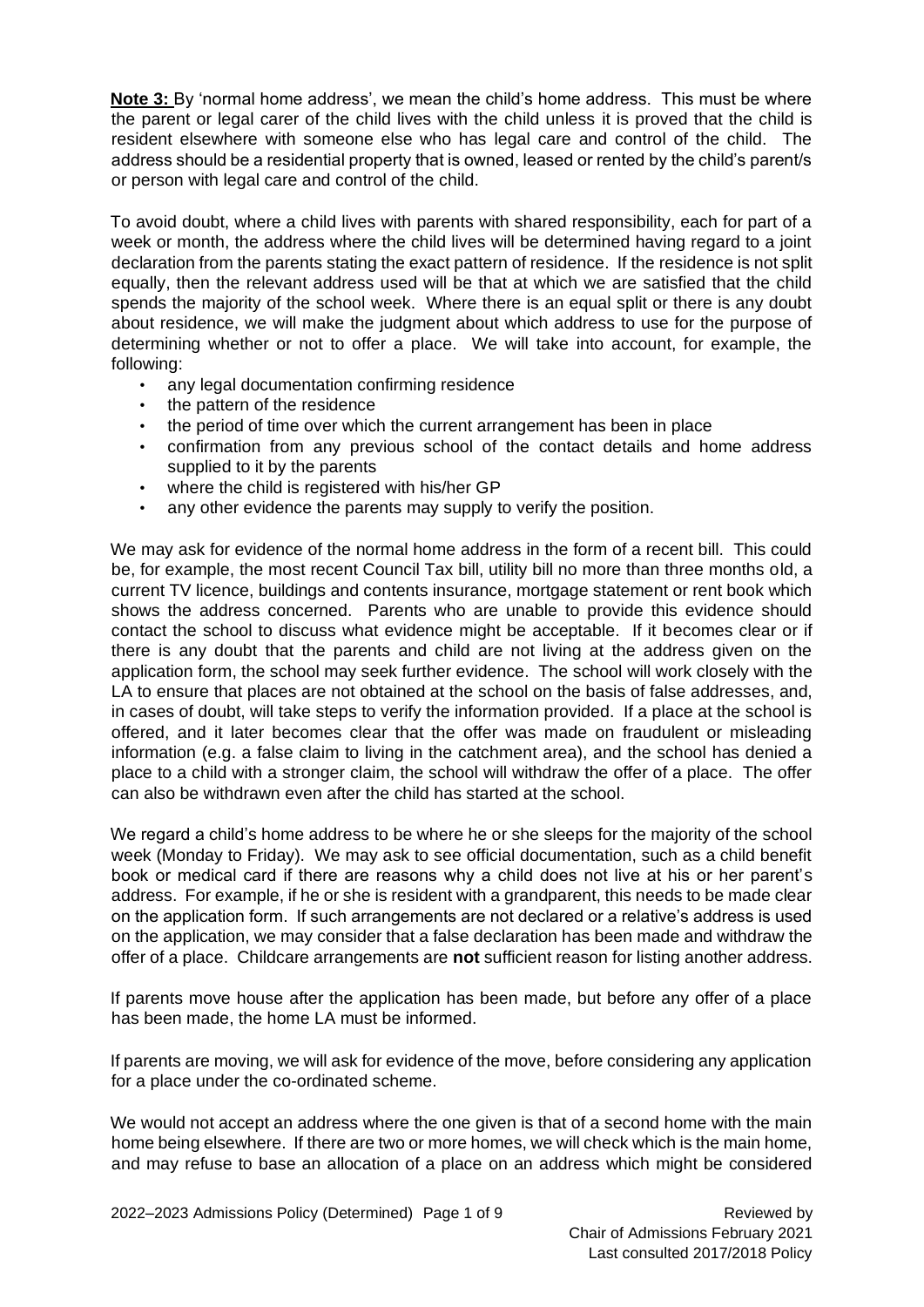only temporary. Nor would we accept an address where the child was resident other than with a parent or carer unless this was part of a fostering or formal care arrangement. We would not normally accept an address where only part of a family had moved, unless connected with a divorce or permanent separation arrangement, in which case we would require proof.

**Note 4:** When applying under criterion ii or v (exceptional medical or social needs), you must include supporting evidence from an independent professional person who is aware of the situation and supports your reasons for preferring Goring C.E. Primary School. This supporting evidence must clearly demonstrate why the school is the most suitable and must illustrate the difficulties that would be caused if your child had to attend another school. The person supplying the evidence should be a doctor, heath visitor, social worker, etc. who is aware of your child's or your own case. The school reserves the right to ask for further evidence or clarification where necessary and may seek the advice of appropriate educational professionals where necessary.

**Note 5:** By sibling we mean a brother or sister, half-brother or -sister, adopted brother or sister, step brother or sister, or the child of the parent's/carer's partner where the child for whom the school place is sought is living in the same family unit at the same address as that sibling. It is helpful if parents make it clear on the application form where the sibling has a different family name. Where there is more than one sibling at the school, only the youngest should be listed on the application form.

#### **Note 6:** MEASURING DISTANCES FROM HOME TO SCHOOL

Children who live closest to the school using the shortest designated route as defined on the Directorate for Children, Education and Families' Geographic Information System.

The start point of a measurement is the "seed point" of the home address. The "seed point" is provided by Ordnance Survey from information compiled from Royal Mail and/or district or city councils. The seed point normally falls within the bounds of a property. The accuracy of seed points is to the nearest ten centimetres. It is possible to move the location of an individual seed point, but this is not necessary for most addresses. It is not possible to verify the individual location of every seed point prior to measuring due to the number of addresses in Oxfordshire and surrounding areas.

From the seed point the route firstly connects to the nearest point of the digitised network. The digitised network is constructed from road data supplied by Ordnance Survey called the Integrated Transport Network (ITN). The Integrated Transport Network has been accurately digitised to measure along the centre of roads and takes corners at right angles. This is the same underlying information as used by internet-based mapping solutions (e.g. Google Maps). However, the LA has a more accurate start point than internet-based mapping solutions and the ITN has been augmented by the LA to take into account other available public routes (e.g. alleyways, public footpaths, bridleways, etc). The augmented ITN used by the LA is accurate to at least 1 metre.

All 548,000 kilometres of roads in Great Britain are accurately mapped in a consistent and logical network. The network does not include routes that are not defined as public; these include crossing parks with no paths where the park is not open and available all the time, "short-cuts" across patches of open land without paths, or footpaths across private land which are not defined by Ordnance Survey as public routes. The end point of the "shortest designated route" is the nearest open gate of the school first arrived at from the direction of travel from the seed point that is officially available for use by students for entry and exit to the school site at the start and end of the school day. The location of these gates has been set by the LA.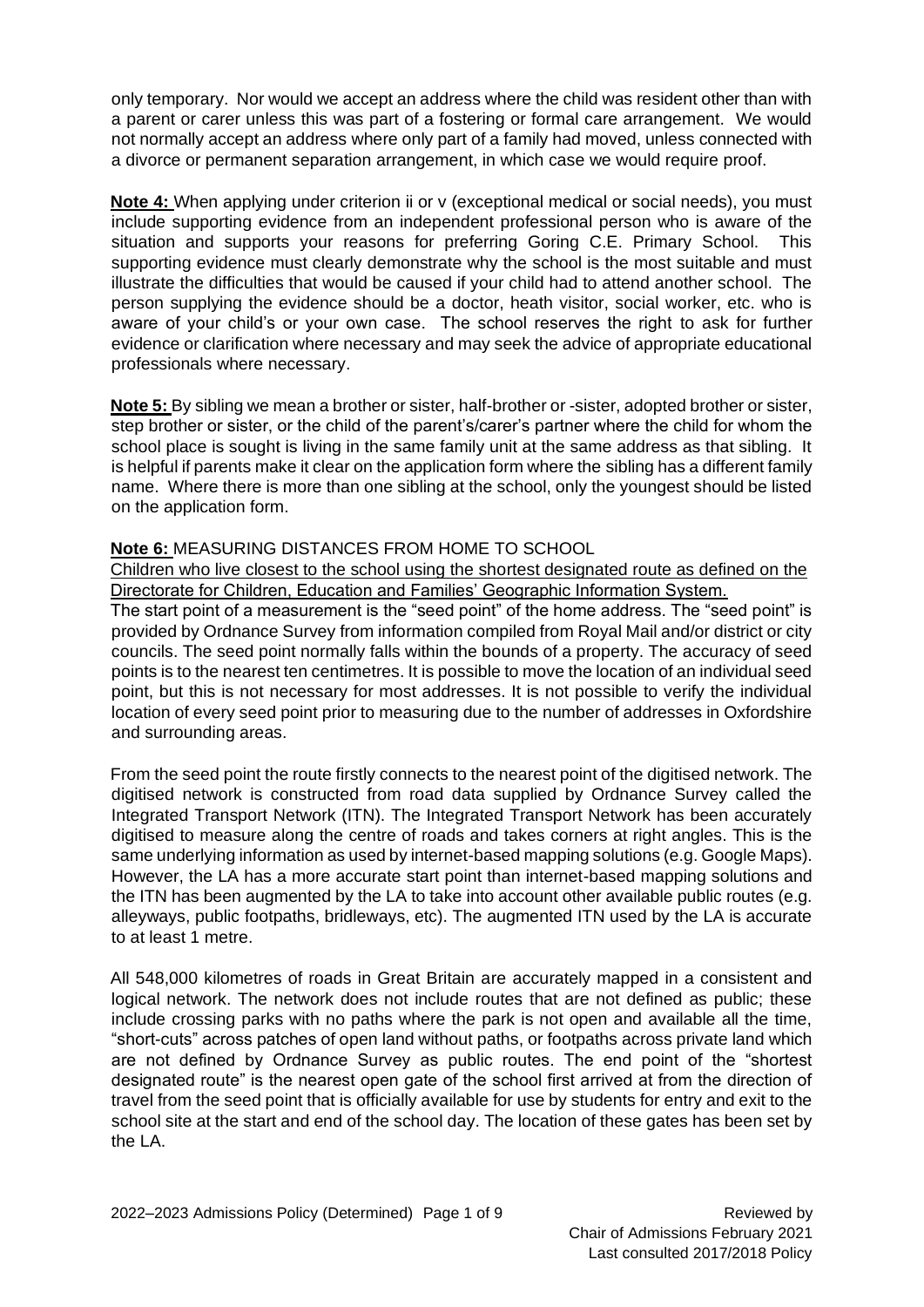The LA consults with each individual school annually to ensure accurate placement of the gate and its availability for use. The shortest designated route is established using an algorithm within the bespoke software used by the LA. This software is called RouteFinder and is produced by Higher Mapping Solutions (www.highermappingsolutions.com). This programme integrates with the LA's database (ONE) which is supplied by Capita Children's Services (www.capitacs.co.uk). RouteFinder measures in kilometres and the measurement is converted into miles accurate to three decimal places, which gives an accurate reading up to 1.609344 metres. The "shortest designated route" is not necessarily a driving route because it may use in whole or in part a non-driveable route (e.g. footpaths). The "shortest designated route" is also not necessarily a walking route for example, where roads are used; the measurement is along the centre of the road not along the edge (pavement or equivalent) of the road. Other measuring systems may give a different measurement but the LA cannot take a measurement from another measuring system into account because this would constitute maladministration of the admissions process. For addresses which are outside the digitised network (approximately 6 miles outside Oxfordshire's county boundary) an internet mapping solution will be used.

For addresses in Europe, we use maps.google.co.uk for addresses outside Europe we measure a straight line distance using longitude and latitude. Firstly, we derive a start point (the home address) using itouchmap.com/latlong.html We then measure the straight line distance in statute miles from this start point to the end point (the school gate) using www.nhc.noaa.gov/gccalc.shtml

## **Goring CE Primary School catchment area, which includes the villages of Goring and Ipsden**





The Oxfordshire County Council website provides a search tool of all Oxfordshire schools and their catchment areas. [https://www.oxfordshire.gov.uk/residents/schools/list](about:blank)

2022–2023 Admissions Policy (Determined) Page 1 of 9 Reviewed by

Chair of Admissions February 2021 Last consulted 2017/2018 Policy